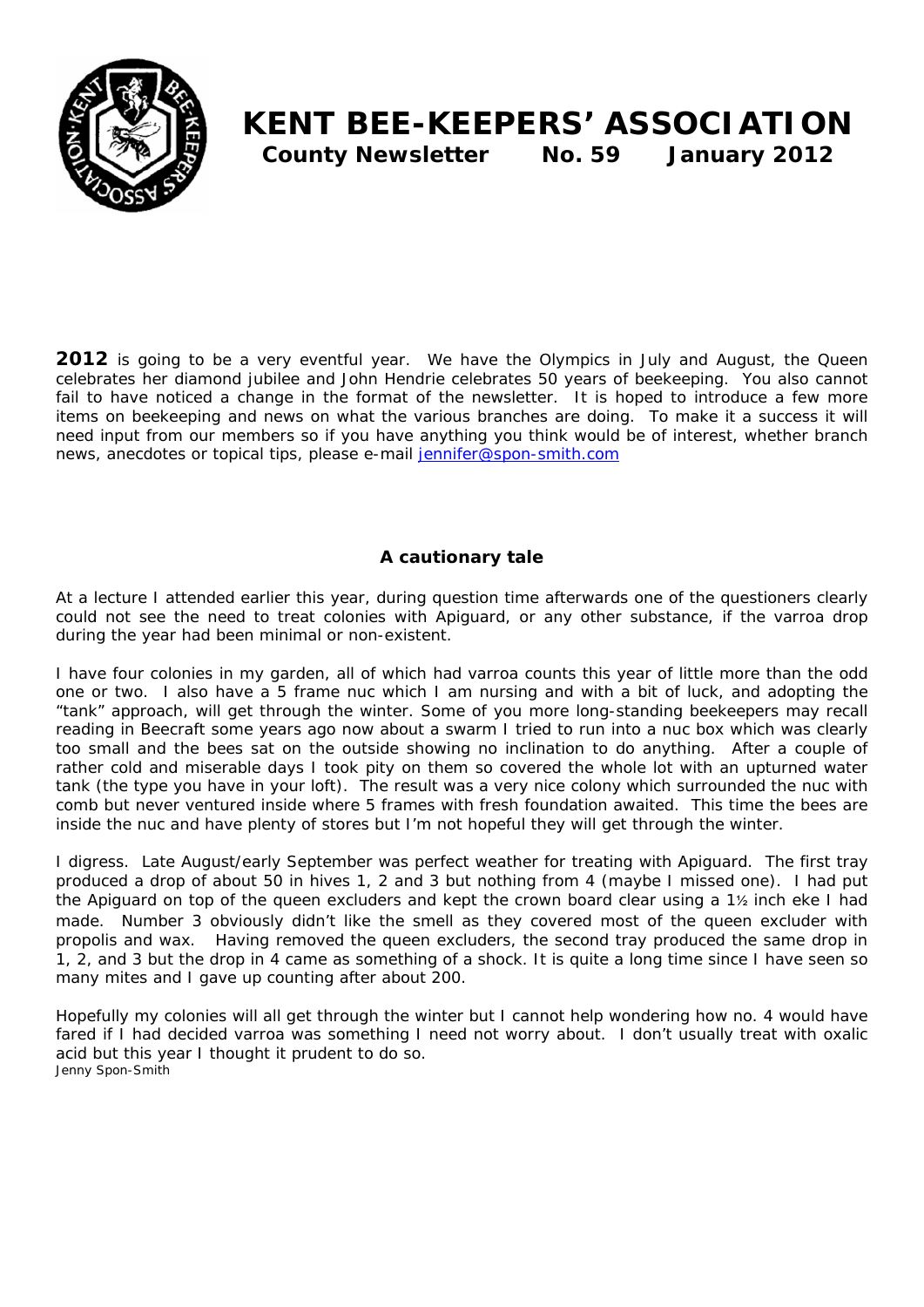

### **Around the Branches**

**Ashford**  New Year Party

3<sup>rd</sup> February Talk by Gary Saunders on pollen

2<sup>nd</sup> March Talk by John Hendrie on brood diseases

Winter meeting are held at St Mary's Hall, Rylands Road, Kennington at 7.30 p.m.

**Bromley** is busy formulating its calendar for 2012 which promises to be as busy as ever with outside events. Branch meetings are on the first Sunday of the month at Kent House Road from 11.30 a.m. onwards. The annual lecture programme is as follows:

| 17 <sup>th</sup> January  | Norman Chapman: DIY beekeeping                                   |
|---------------------------|------------------------------------------------------------------|
| 21 <sup>st</sup> February | Alan Byham, Regional Bee Inspector, will give a talk on his work |
| 20 <sup>th</sup> March    | Pat Allen: The many uses of a nucleus hive                       |
| 17 <sup>th</sup> April    | The Peter Springall Memorial lecture given by Norman Carreck:    |
|                           | Breeding bees for hygienic behaviour to fight varroa             |

These lectures take place in the main pavilion at 91a Kent House Road, SE23 5LJ at 7.30 p.m. There is no charge and refreshments are provided

# **Canterbury**

| 1 <sup>st</sup> February | Talk on swarm control by Nick Withers, seasonal bee Inspector |
|--------------------------|---------------------------------------------------------------|
| $7th$ March              | Talk on the short haired bumblebee reintroduction project     |
|                          | by Dr Nikki Gammans                                           |

Meetings at 7.30 p.m. at Whitefriars Conference Room, Canterbury

# **Dartford**

| 21 <sup>st</sup> January | Dr Sara Robb: Making lip balm and creams                                                        |
|--------------------------|-------------------------------------------------------------------------------------------------|
| 4 <sup>th</sup> February | Bob Smith: Disease and dissecting for acarine                                                   |
| 10 <sup>th</sup> March   | Terry Clare: Queen rearing for the small beekeeper                                              |
|                          | All meetings will commence promptly at 3.00 p.m. and are being held in the upper room at Asda's |

Warehouse on the Crossway Industrial Estate

### **Mid Kent**

| 17th January              | 7.30 p.m. Detling Village Hall                                         |
|---------------------------|------------------------------------------------------------------------|
|                           | Talk by Dr Nikki Gammans FRES, Bumblebee Project Officer               |
| 14 <sup>th</sup> February | Mini honey show. Judging by Mary Hill                                  |
|                           | The aim of this event is to demonstrate that the exhibitor can produce |
|                           | honey which is fit for sale, whether it is sold or not. An acceptable  |
|                           | standard should always be the aim                                      |
| 20 <sup>th</sup> March    | Dr Sam Andrews: The medicinal uses of bee products                     |

### **Sevenoaks and Tunbridge Wells**

|    | 17 <sup>th</sup> January  | David Wood: My tool box                    |
|----|---------------------------|--------------------------------------------|
|    | 14 <sup>th</sup> February | Gerry Wood: Pesticides                     |
|    | 13 <sup>th</sup> March    | Rudy Repka: Beekeeping in Turkey           |
| -- |                           | $1.111 - 1.121 - 1.11$ . The state $1.001$ |

These meetings will be at Weald Memorial Hall, TN14 6PS and will start at 7.30 p.m. See website for details of apiary meetings which start at 2.00 p.m. at Barrwood Apiary and Hilbert Road Summer Apiary unless otherwise stated

### **Yalding and District**

Monthly meetings take place at The Chequers Inn, Laddingford, ME18 6BP. Meetings start at 8pm. Come along for an informal chat, a pint and a bowl of chips!

**Please also see branch websites for details of branch meetings, lectures and courses.**